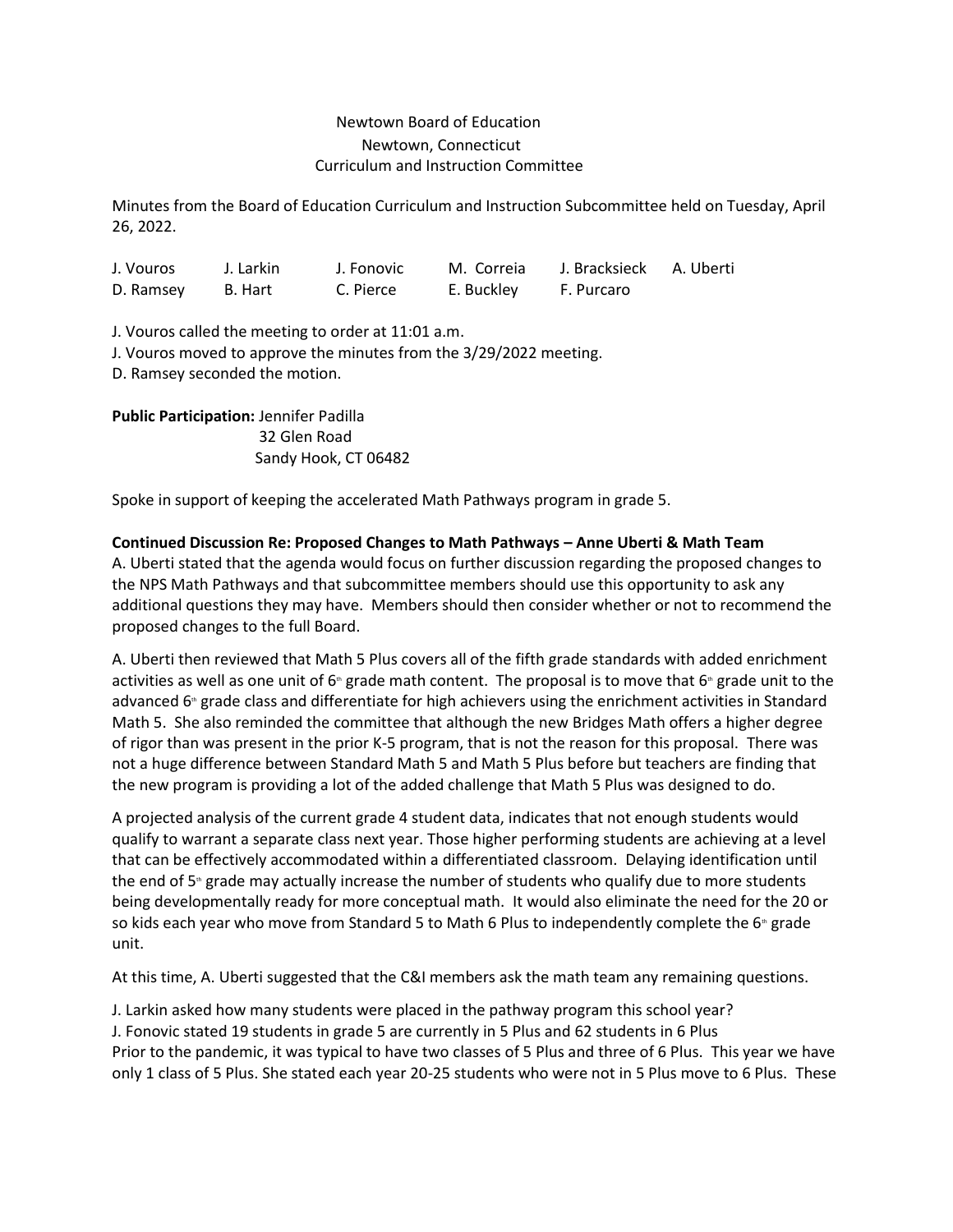students come from all clusters, including non-Plus clusters. This data indicates fifth grade math teachers are able to effectively and appropriately challenge students.

D. Ramsey asked if Bridges can accommodate all students. Unanimous "yes" from the Math team.

D. Ramsey added that after two to three years the BOE should have the ability, with data, to evaluate whether this new configuration is working to the level of the original configuration or better. D. Ramsey said that is his recommendation. As with any new curriculum, it needs to be evaluated periodically.

Anne Uberti commented that we follow a cycle of improvement - plan, implement, then check and adjust. The District Math Committee continually evaluates student performance data to determine ways we can improve. We believe that having completed a full year of Bridges (for half of the teachers this is their second year), all fifth grade math teachers will be able to effectively differentiate to meet the needs of all levels of learners. However, we would not wait a few years to evaluate. We would be monitoring this next year and if something isn't working for a student or a group of students we would provide whatever support was needed to correct it. Evaluation will be ongoing.

J. Larkin asked how high performing students would be instructed in a singular classroom block. J. Fonovic stated that Reed has a 80 minute block. After teaching a mini-lesson, teachers engage in small group instruction. Teachers still work with stronger students. They will not be left alone to work on a computer.

J. Larkin stated that currently in K-4 students are pulled for advanced math by a specialist and wanted to know how this happens at Reed.

J. Bracksieck responded that in the past math specialists pulled small groups for enrichment because with Stepping Stones many kids needed more challenge. When enrichment teachers were added many years ago, they began to pull students to provide math enrichment on a rotating basis. It is not an advanced class.

J. Larkin asked how often Mr. Myhill comes to the classroom.

J. Bracksieck replied he is in each building two days a week. Students participate in math enrichment on a rotating basis based on how students perform in a given unit.

J. Larkin asked what would be said to the parents who have some concerns about the new pathway to make them feel more confident that all students will be challenged. And J. Vouros followed up by stating if he was a parent, he would want to know how a teacher can teach to different levels.

J. Fonovic stated that all of our students' needs are being met. The program that we have chosen allows us to do that. We have phenomenal teachers in Newtown K-12. J. Fonovic said that she has full confidence in the teachers to differentiate for all learners. That is what good teaching is. She added that even if the 5 Plus class goes away, the 5 Plus instruction is really not going away. We are enabling more students in Newtown to get what they need. We will be enriching and offering a more rigorous math experience to more students than we are now.